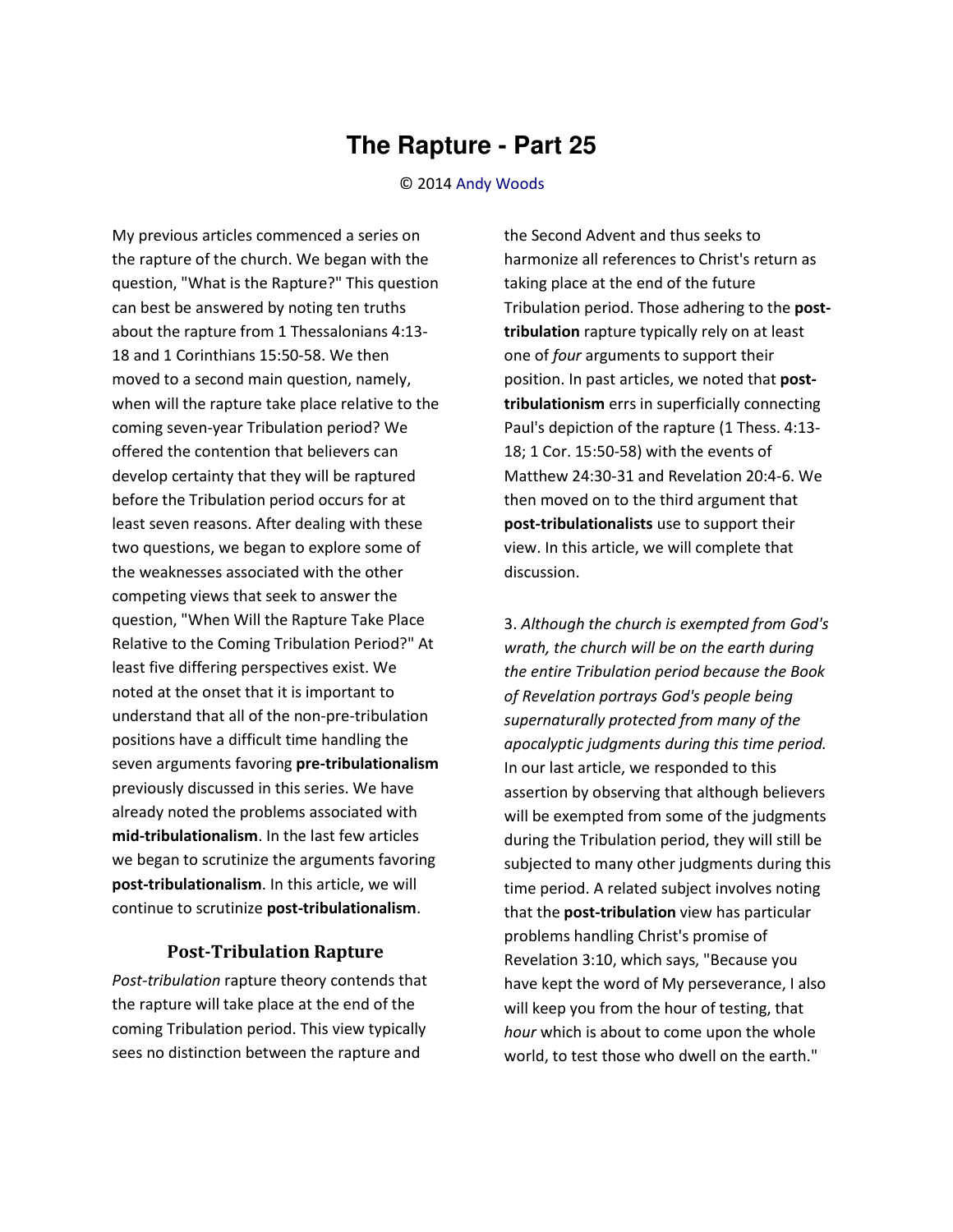The Greek preposition translated "from" in this verse is the word *ek*. **Post-tribulationalists** often interpret this verse as not an exemption from divine wrath but rather a promise to be sustained through divine wrath. According to **post-tribulationalist** George Eldon Ladd, "...the promise of Revelation 3:10 of being kept [from] *ek* the hour of trial need not be a promise of removal from the very physical presence of tribulation. It is a promise of preservation and deliverance in and through it."<sup>1</sup> However, this **post-tribulational** rendering is not the only interpretive option. Beyond this, the posttribulational interpretation is an improbable one at that. Ryrie explains the controversy surrounding the interpretation of Revelation 3:10:

> Posttribulationists say that "from" (*ek*) refers to protection of the church within the Tribulation. Pretribulationalists understand it to mean preservation by being absent from the time of tribulation. One is internal protection (while living through the Tribulation); the other is external protection (being in heaven during that time). Which meaning does "from" (*ek*) support? The answer is either, if the preposition is considered alone. But for the record, let it be said that *ek* does denote a position outside something without implying a prior position inside and then emergence from within. The pretribulationist understanding of *ek* is supported by a number of verses that

therefore do not beg the question. $^2$ It is noteworthy that the Greek preposition translated "from" in this verse is the word *ek*, which "carries the idea of separation from something."<sup>3</sup> For example, this is the same preposition translated "out of" in Matthew 7:5, which says, "You hypocrite, first take the log *out of* your own eye, and then you will see clearly to take the speck *out of* your brother's eye" (italics added). Thus, by the use of this identical preposition in Revelation 3:10, the idea is clearly conveyed that the church at Philadelphia will be kept entirely out of the Great Tribulation in the same way a log must be completely removed from someone's eye before he has the ability to completely remove

have nothing to do with the rapture and

the speck that is in his brother's eye. In other words, the idea here is total removal from rather than sustenance or protection in the midst of.

Numerous other verses can be cited in order to solidify this point. $^4$  Proverbs 21:23 says, "He who guards his mouth and his tongue, Guards his soul *from* troubles" (italics added). Here, the Septuagint (the Greek translation of the Hebrew Bible or the Old Testament created close to a couple of centuries before the time of Christ) employs *ek*, which is translated "from" in English. Guarding ones tongue obviously causes him to escape trouble entirely rather than merely sustaining him

 $\overline{\phantom{0}}$ 

 $\overline{a}$ 

<sup>2</sup> Charles C. Ryrie, *What You Should Know About the Rapture*, Current Christian Issues (Chicago: Moody, 1981), 114-15.

<sup>3</sup> Ron Rhodes, *The End Times in Chronological Order: A Complete Overview to Understanding Bible Prophecy* (Eugene, OR: Harvest, 2012), 42.

<sup>4</sup> Jeffrey L. Townsend, "The Rapture in Revelation 3:10," *Bibliotheca Sacra* 137, (July 1980): 252-66. See also Ryrie, 115-16.

<sup>1</sup> George Eldon Ladd, *The Blessed Hope* (Grand Rapids: Eerdmans, 1956), 85-86.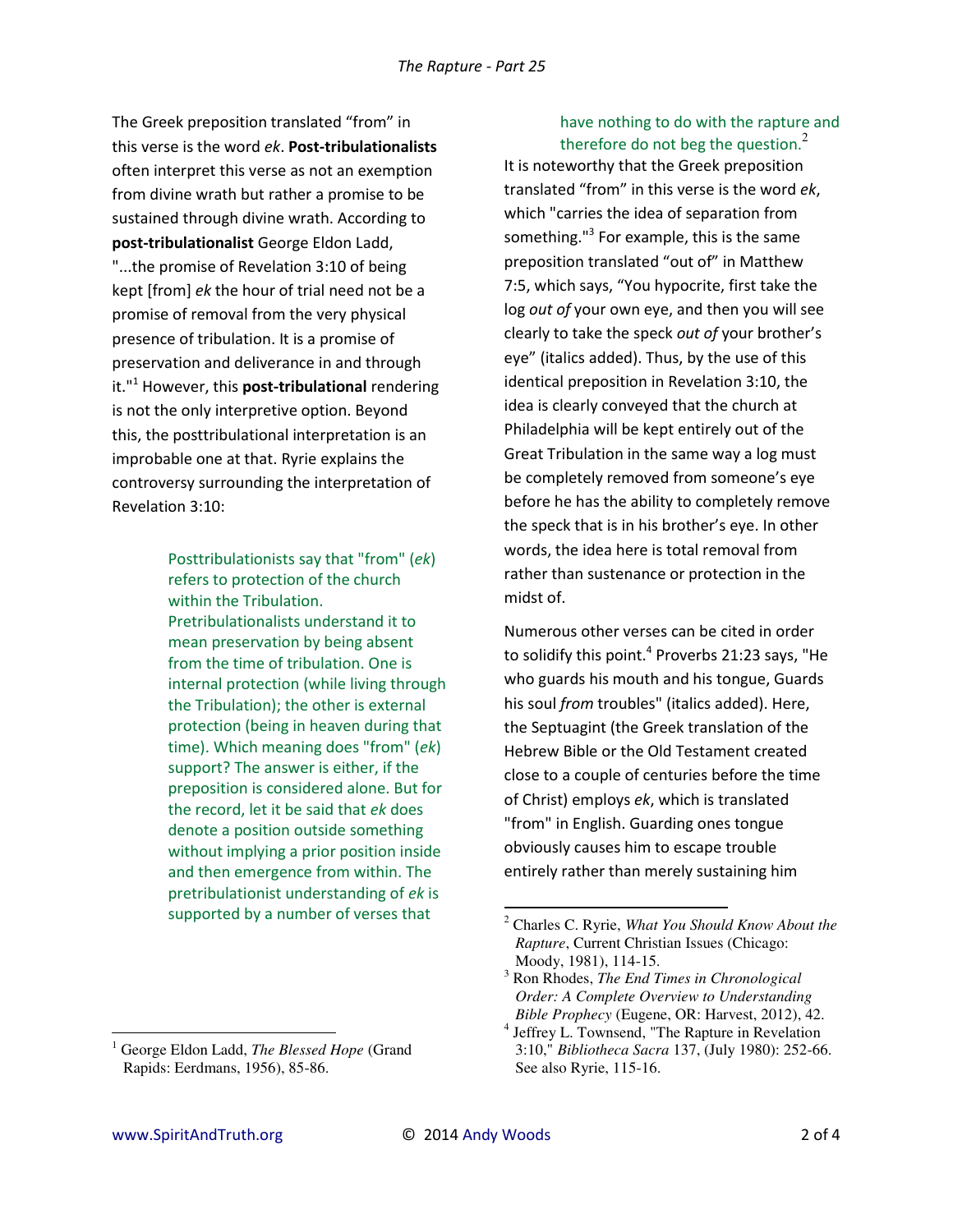through trouble.<sup>5</sup> Acts 15:29 similarly says, "that you abstain from things sacrificed to idols and from blood and from things strangled and from fornication; if you keep yourselves free *from* such things, you will do well" (italics added). Here *ek* translated as "from" conveys to Gentile believers to abstain from these practices, or keep themselves away from them entirely, so as not to create an unnecessary offense for the Jew. According to James 5:20, "let him know that he who turns a sinner from the error of his way will save his soul *from* death and will cover a multitude of sins" (italics added). Here, *ek* translated "from" is used to communicate that turning someone away from sin will help him entirely escape the consequences of that particular sin, which is death. Colossians 1:13 also says, "For He rescued us *from* the domain of darkness, and transferred us to the kingdom of His beloved Son" (italics added). Here, *ek* translated "from" is used to communicate that the believer's citizenship and domain is positionally transferred completely and entirely out of Satan's domain at the point of personal faith in Christ. First John 5:18 buttresses this point depicted in Colossians 1:13 when it describes the believer's complete and total positional escape from Satan's grasp at the point of faith. This verse says, "We know that no one who is born of God sins; but He who was born of God keeps him, and the evil one does not touch him." Once again, the idea expressed in all of these passages through the Greek preposition *ek* is total removal from rather than sustenance or protection in the midst of. Therefore, this is also the same idea found in Revelation 3:10,

As mentioned in the prior article, the notion that the promise of Revelation 3:10 is nothing more than preservation in the midst of the Tribulation fails to harmonize with what the remainder of the Book of Revelation teaches concerning the massive, wide-scale martyrdoms of this future time period (Rev. 6:9-11; 7:9, 13-14; 13:10, 15). How can Revelation 3:10 be interpreted as a promise of preservation in the midst of the Tribulation when so many of God's people are portrayed as experiencing a martyr's death at the hands of the beast unleashed upon the world due to Christ's opening of the first seal judgment (Rev. 6:1-2; 2 Thess. 2:9-12)?

Even if the premise is granted, as **posttribulationalism** maintains, that believers will not experience the wrath of God during the Tribulation period, the Church-Age believer still cannot experience any of this Tribulation time period. Note the full import of Christ's promise in Revelation 3:10: "Because you have kept the word of My perseverance, I also will keep you from the hour of testing, that *hour* which is about to come upon the whole world, to test those who dwell on the earth." Notice that in Revelation 3:10, Christ promises the believer not just an exemption from divine wrath, but rather a removal from the very hour of testing itself. Ryrie explains how understanding this time component of the divine promise significantly undermines **posttribulationism**:

However, the promise of Revelation 3:10 not only guarantees being kept from the trials of the Tribulation period but being kept from the time period of the Tribulation. The promise is not, I will keep you from the trials. It is I will

 $\overline{a}$ 

<sup>5</sup> See also Joshua 2:13; Psalm 33:19; 56:13.